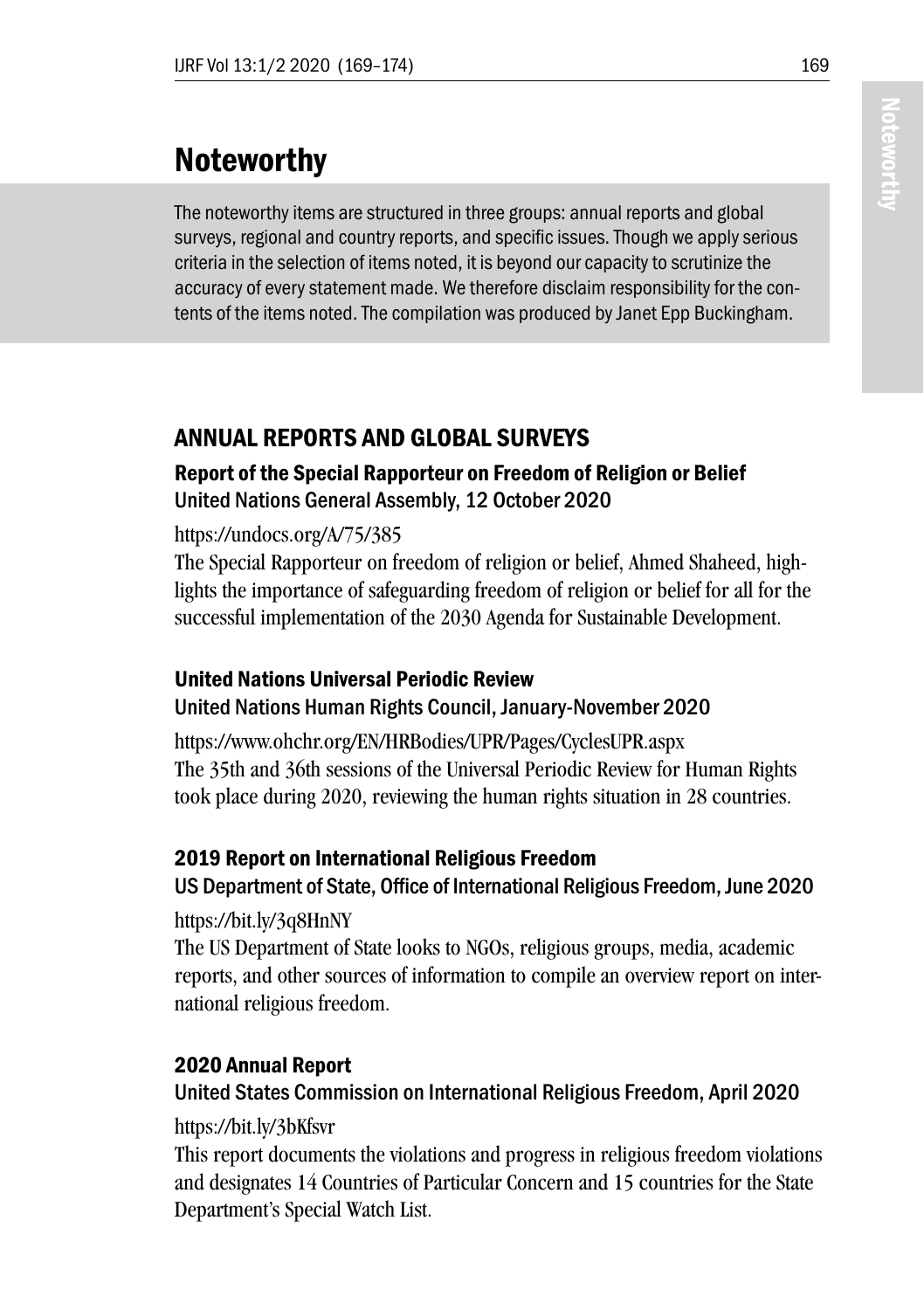#### The Federal Government's Second Report on the Global Status of Freedom of Religion

Republic of Germany, Federal Foreign Office, October 2020

https://bit.ly/2Zx7Rxp This report documents freedom of religion or belief around the world for the reporting period 2018-2019.

#### In 2018, government restrictions on religion reach highest level globally in more than a decade

Pew Forum, 10 November 2020 https://pewrsr.ch/3ldrgwh This annual report on global religious freedom documents violations from 2018.

# Freedom in the World 2020

#### Freedom House, November 2020

https://bit.ly/3m7rWSJ

The aim of Freedom House is to provide a comprehensive annual report assessing the state of political rights and civil liberties around the world.

#### World Report

#### Human Rights Watch, 2020

https://www.hrw.org/world-report/2020

Human Rights Watch, whose aim is to defend the rights of all people, publishes an annual report examining and investigating the abuses of human rights and justice across 90 different countries. The 2020 annual report examines the major events relating to human rights that occurred in 2019.

#### World Watch List 2020 Compilation

#### Open Doors International/World Watch Research, 15 January 2020

https://bit.ly/3ifyde4 (password: freedom)

This is a compilation of the main documents published by World Watch Research, excluding country dossiers. These reports include the ranking of countries with regard to the persecution of Christians worldwide, press releases, and statements regarding trends in religious persecution.

# REGIONAL AND COUNTRY REPORTS

#### China: China's urban house churches amid the pandemic Christian Solidarity Worldwide, 21 September 2020

https://www.csw.org.uk/2020/09/21/report/4811/article.htm The pandemic did not ease China's strict control over house churches in China.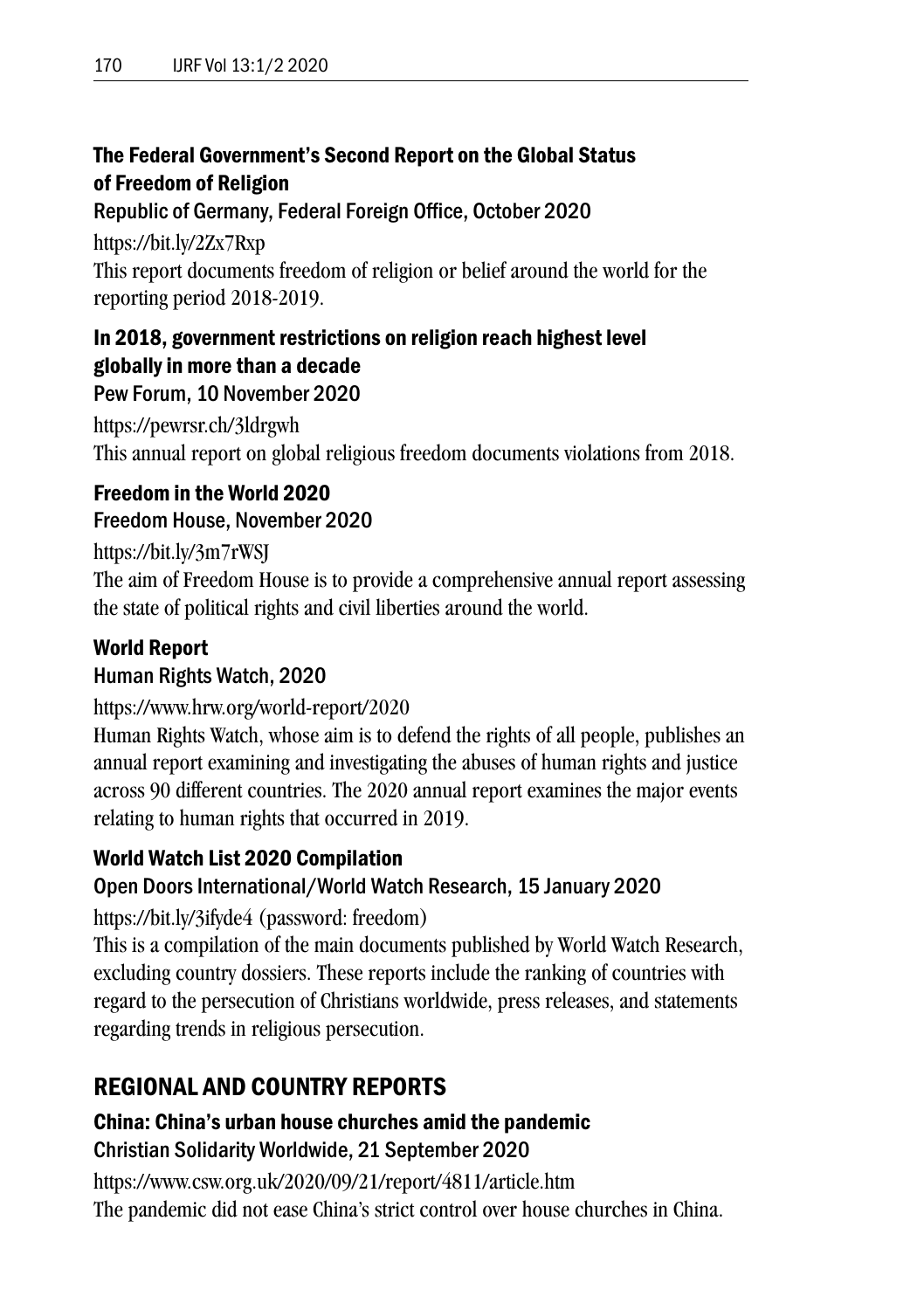#### China: Repressed, Removed, Re-educated: The stranglehold on religious life in China Christian Solidarity Worldwide, 30 March 2020

https://www.csw.org.uk/2020-china-report This report notes a downward trend in religious freedom in China, paralleling the increasing human rights abuses under Xi Jinping.

#### China: Ultimate Control: Lessons from China on the impact of technology on freedom of religion or belief Christian Solidarity Worldwide, 2 November 2020

https://www.csw.org.uk/2020/11/02/report/4861/article.htm This report documents how surveillance technology is being used in China to violate freedom of religion or belief.

# Cuba: Freedom of religion or belief in Cuba Christian Solidarity Worldwide, 13 January 2020

https://www.csw.org.uk/2020/01/13/report/4519/article.htm This report documents 260 reports of religious freedom violations in Cuba in 2019.

#### Hong Kong: The new national security law in Hong Kong and its potential impact on freedom of religion or belief Christian Solidarity Worldwide, 3 September 2020

https://www.csw.org.uk/2020/09/03/report/4783/article.htm This briefing examines the potential impact of the new national security law imposed by China in Hong Kong on 30 June 2020.

#### India: Hate and targeted violence against Christians in India (2019 Report) Evangelical Fellowship of India, 15 March 2020

https://bit.ly/2YaZWph

This report documents targeted violence and other forms of persecution against Christians in India. It also raises concerns with government proposals to levy hefty fines against persons deemed to be violating anti-conversion laws.

#### India: Behind closed doors – Hidden abuse of Christian women in India Open Doors International/World Watch Research, November 2020

https://bit.ly/3m3uzoo

This report examines sexual violence, including forced marriage and rape of women and girls in India.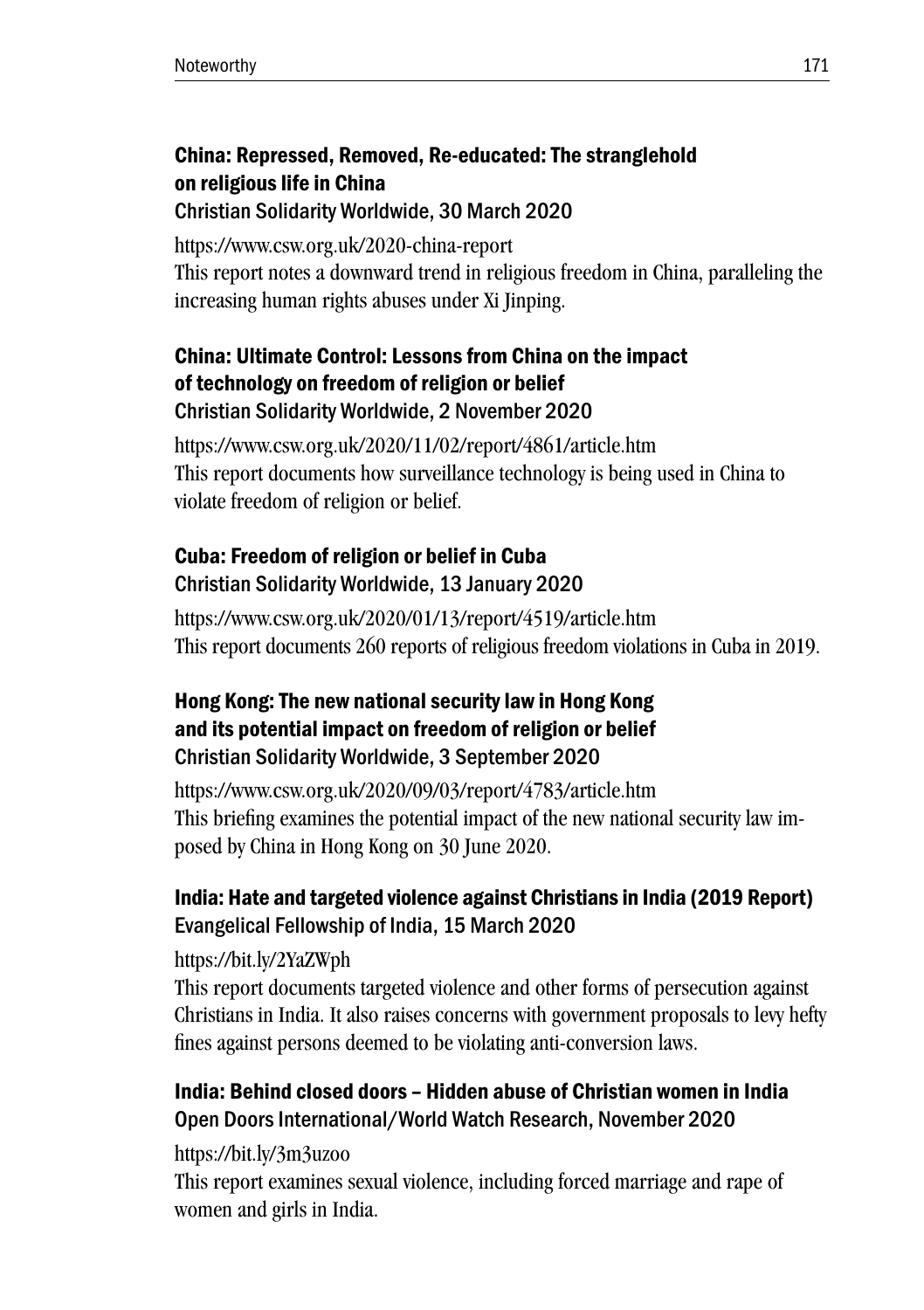#### Latin America: Bi-annual report July – December 2020

#### Observatory of Religious Freedom in Latin America, 12 February 2021

https://bit.ly/3G8JFl6

This report documents violent incidents on the basis of religion in the Latin American region. The impact of COVID-19 placed already vulnerable people in the worst scenario. This is the first report from OLIRE available in English.

#### Mozambique: Islamist insurgency – In-depth analysis of Ahl al-Sunnah wa al-Jama'ah (ASWJ)

#### Open Doors International/World Watch Research, July 2020

https://bit.ly/2ZCb7Yl (password: freedom)

This report analyzes political, economic, religious and social triggers that have left Mozambique exposed to acts of violence carried out by Islamic groups such as Ahl al-Sunnah wa al-Jama'ah (ASWJ) and their impact on Christians.

#### Iraq: Fact-finding mission report Christian Solidarity Worldwide, 18 June 2020

https://www.csw.org.uk/2020/06/18/report/4697/article.htm This is a report of a fact-finding mission to northern Iraq in December 2019, investigating the plight of religious minorities.

#### Mexico: A culture of impunity: religious discrimination in Mexico Christian Solidarity Worldwide, 17 April 2020

https://www.csw.org.uk/2020-mexico-report This report finds that despite constitutional guarantees, FoRB violations are common and widespread in certain regions of Mexico.

# Nigeria: Abduction and forced conversion

#### Christian Solidarity Worldwide, 17 June 2020

https://www.csw.org.uk/2020/06/17/report/4693/article.htm This report documents the abduction and forced conversion of schoolgirls in Nigeria.

#### Nigeria: This genocide is loading Jubilee Campaign, 18 November 2020

https://bit.ly/3F3wbHr This is a report to the International Criminal Court documenting violence against Christians in Nigeria.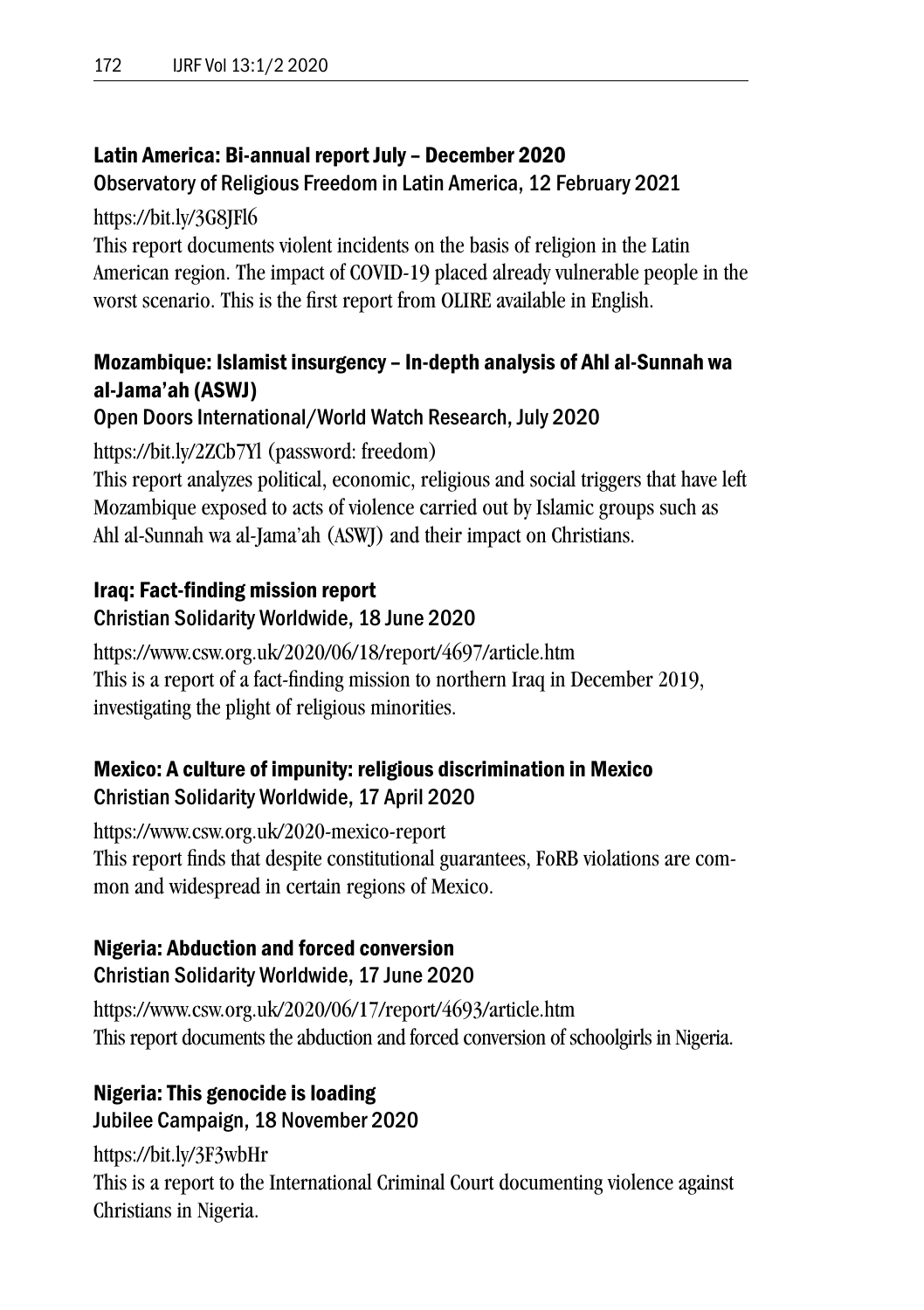# Nigeria: Nigeria – Unfolding genocide?

# All-Party Parliamentary Group for International Freedom of Religion or Belief, June 2020

https://bit.ly/3CRAQKK

This report documents violence against Christians by Fulani herdsmen in the Middle Belt region of Nigeria and urges governments to take action to prevent genocide.

# Pakistan: Abduction, conversion and child marriage of religious minority girls in Pakistan

Jubilee Campaign, 19 November 2020

https://bit.ly/2WpH3hB This report provides an overview of several common factors involved in such cases of forced conversion and abduction.

#### Tunisia: Religious Freedom Report, Tunisia 2020 ATTLAKI Association Religious Freedom Committee, 29 January 2021

# https://bit.ly/3kR6rGc

This report was written by the Commission for Religious Freedom of the association (composed of university professors of constitutional law, public law, and sociology). The report is considered the first in Tunisia to address the issues faced by religious minorities with great precision. It expresses a warning regarding the current situation of these vulnerable groups.

# SPECIFIC ISSUES

# Analysis: The worrying impact of COVID-19 on religious minorities around the world

# World Evangelical Alliance Religious Liberty Commission, 18 June 2020 https://bit.ly/3CYhoME

This analysis documents the impact of COVID-19 restrictions on religious freedom around the world.

# COVID-19 Update

# Christian Solidarity Worldwide, 19 October 2020

https://www.csw.org.uk/2020/10/19/report/4851/article.htm

The report identifies how the pandemic has been and is being weaponized by governments and individuals in several of CSW's countries of focus to advance political agendas, to cement an invasive control over society and to justify an increase in repression and discrimination targeting specific religious and/or ethnic communities.